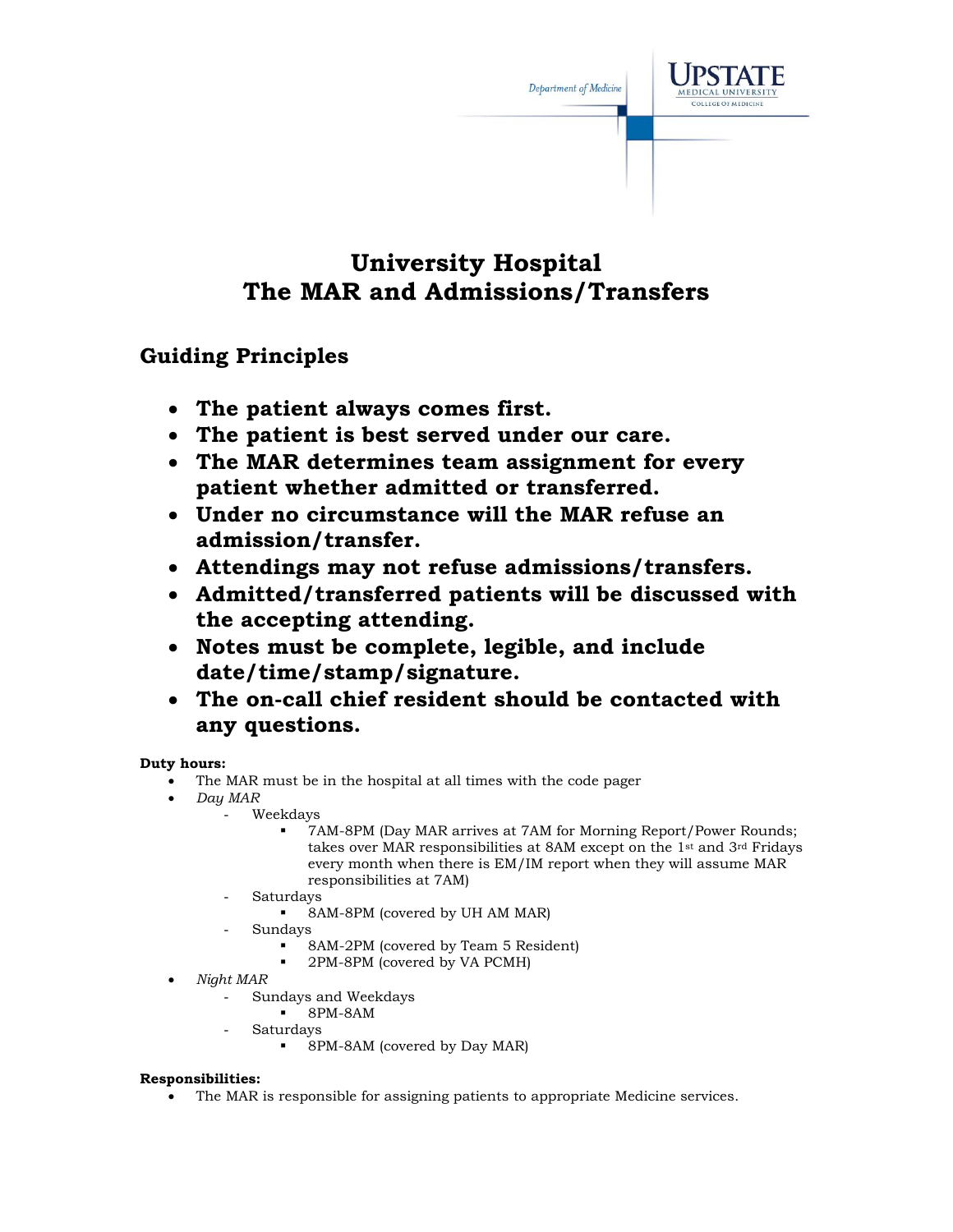- The MAR must add every admission/transfer to the team sign-out.
- Team assignments are based on our Geographic Policy.
- The MAR is responsible for assisting with admissions to Covered Medicine services.
- The MAR is responsible for supervising the Medical Admitting Intern.
	- Admissions done by the MAI must be supervised by the MAR with an addendum to their notes.
	- The MAR must be physically present when the MAI presents to an attending.

#### Guidelines for Admissions/Transfers

#### **Geographic Policy:**

Team 1 – 6B Team 2 – 6A Team  $3 - 6K + 4$  patients on  $6A/B$  Team 4 – 10E Team 5 – 10G/8G Uncovered Gen Med – anywhere but above

#### **ER admissions:**

- The MAR triages all patients admitted to the Medicine service and assigns them to the proper team based on our Geographic Policy.
- From 08:00-12:00, the Day MAR (with the help of the AM MAR and AM MAI) does all the Covered floor admissions for each team.
- From 12:00-16:00, the Day MAR, after triaging the patient, will assign admissions to the Covered and Uncovered Gen Med services; these services will be responsible for admitting the patient.
- From 16:00-20:00, the Day MAR will assign Covered floor admissions in the following order unless circumstances dictate otherwise (Uncovered Gen Med floor admissions will be handled by the Uncovered Gen Med services):
	- Day MAR (last admission at 7PM)
	- On-Call Resident
	- CCU Resident (last admission at 7PM)
	- Night MAI (after 5PM)
		- All admissions done by the MAI must be supervised by the MAR
		- The MAI admission notes must have an addendum (i.e. a brief synopsis) written by the MAR.
		- Non Cross-Covering Intern (if available)
- From 20:00-08:00, the Night MAR will assign Covered floor admissions in the following order unless circumstances dictate otherwise (Uncovered Gen Med floor admissions will be handled by the Uncovered Gen Med services):
	- Night MAR (last admission at 7AM)
	- Night MAI (last admission at 4AM)
		- All admissions done by the MAI must be supervised by the MAR
		- The MAI admission notes must have an addendum (i.e. a brief synopsis) written by the MAR.
	- AM MAR (starting at 6AM)
	- AM MAI (starting at 6AM)
	- Senior Night Float
	- ICU Night Float (after 9PM; only if admission load is at extreme levels)
- The MAR generally does not do admissions 60 minutes prior to their shift change.
	- However, under certain conditions (such as ER crowding or multiple pending medicine admissions), the Day/Night MAR may be asked by the chief resident to stay an additional amount of time (not to exceed two hours) to help with admissions.

#### **Direct admissions:**

- They are handled in the same manner as above.
- If the patient is stable, they receive less priority than any ER admission.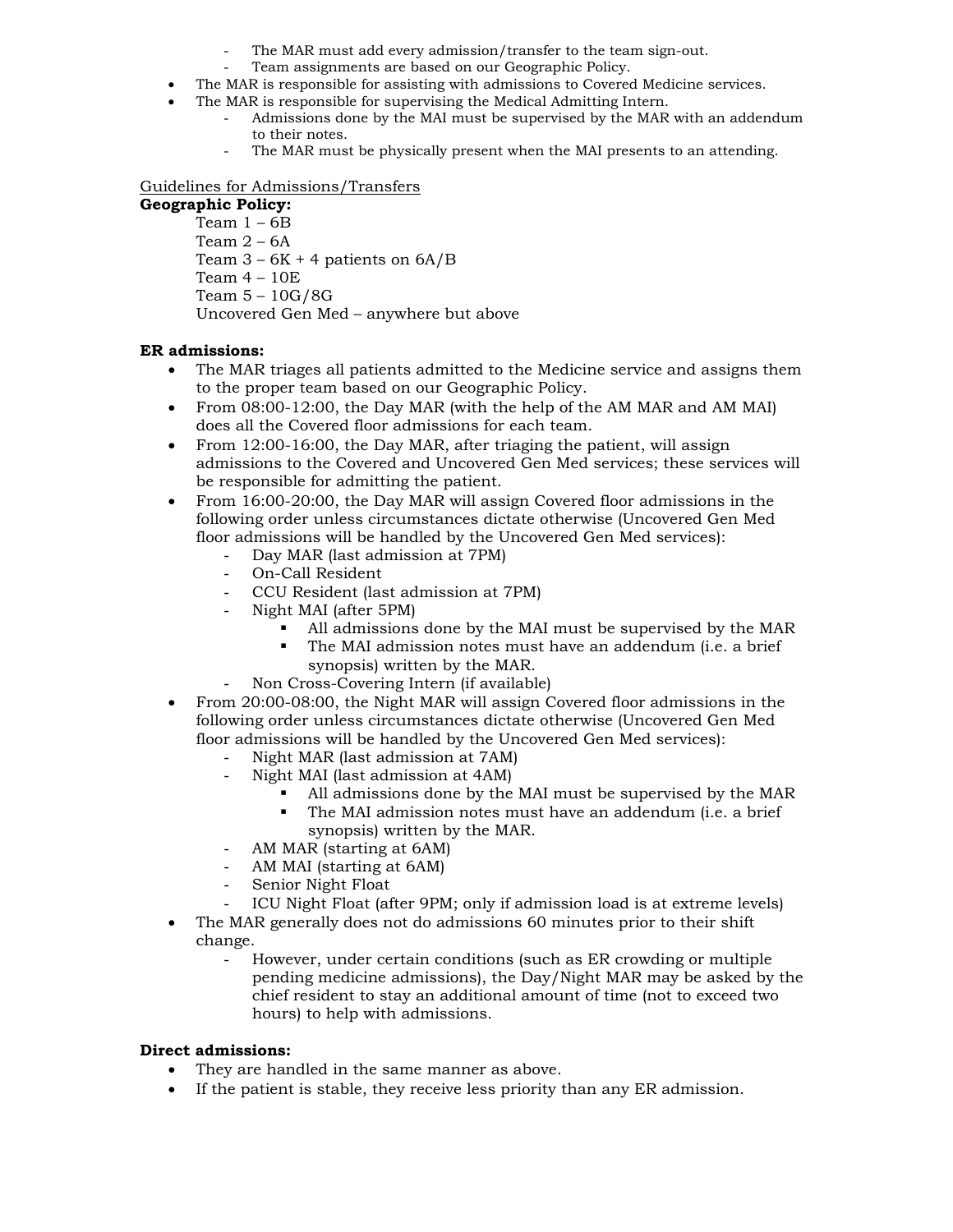#### **Transfers:**

- From the ICU/ACS
	- The ICU/ACS writes an off-service/transfer note and transfer orders (in which they remain the covering team/attending).
		- The following order must be written: "please call the MAR when patient arrives on floor".
	- The accepting service assumes responsibility of the transferred patient immediately upon the patient's arrival to the floor.
		- The MAR will designate which floor service will assume
		- responsibility of the patient based on our Geographic Policy.
- From an Outside Facility:
	- The outside facility must contact the University Hospital Transfer Center (464-5449).
	- The Transfer Center will coordinate the transfer with an accepting attending.
		- If the transfer is arranged directly with a General Medicine attending, ACS attending, ICU attending, or Hematologist/Oncologist, the accepting attending must alert the MAR.
		- If a consulting service accepts a transfer to one of the General Medicine teams (teams 1-3 and 5), the consulting attending should contact the MAR. While the consulting attending will be the accepting attending initially, the MAR (or designee) will admit the patient to one of the General Medicine services and reassign the patient to the appropriate General Medicine attending.
	- The admission process will occur as outlined above.
- From another Department at University Hospital:
	- Any potential transfer from another department requires either a medicine consult evaluation, subspecialty consult evaluation, or a direct request from the transferring attending to the receiving medical attending.
	- The service that arranges for the transfer to the Medicine service should contact the MAR so that team assignment occurs and accurate team numbers are maintained.
- From within the Department of Medicine:
	- The transferring medical team must inform the MAR of the transfer so that accurate team numbers can be maintained.
- 1. Weekdays
	- a. 8AM-12PM
		- i. The MAR is responsible for distributing and completing admissions (with the help of AM MAR and AM MAI) to the Covered non-ICU/ACS teams; the ICU/ACS services and Uncovered Gen Med services are responsible for their own admissions.
			- 1. Heme/Onc patients are distributed to either the covered (housestaff) or uncovered (no housestaff) service after discussing with the covered service attending.
			- 2. ACS patients are admitted by the ACS resident.
			- 3. ICU patients are admitted by the ICU team.
			- 4. Gen Med patients are admitted based on our Geographic Policy.
		- ii. If help is needed, the MAR may contact the Chief Resident who will then be responsible for finding additional manpower.
	- b. 12PM-4PM
		- i. The MAR is responsible for distributing (and if manpower dictates, completing) admissions to the covered and uncovered non-ICU/ACS teams; all covered and uncovered non-ICU/ACS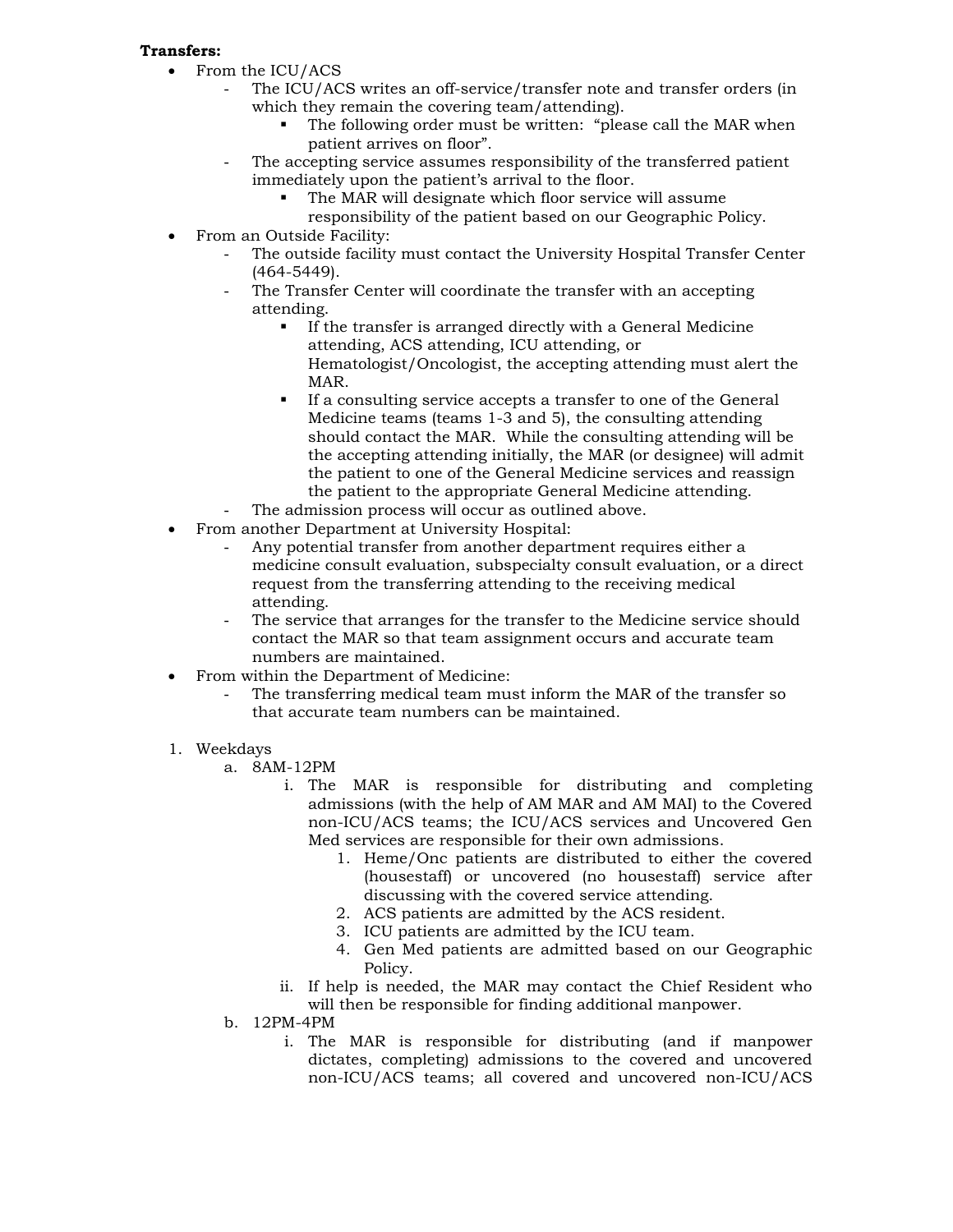services are responsible for completing their own admissions. The ICU/ACS services are responsible for their own admissions.

- 1. Heme/Onc patients are distributed to either the covered (housestaff) or uncovered (no housestaff) service after discussing with the covered service attending.
- 2. ACS patients are admitted by the ACS resident.
- 3. ICU patients are admitted by the ICU team.
- 4. Gen Med patients are admitted based on our Geographic Policy.
- c. 4PM-8AM
	- i. The MAR is responsible for distributing (and if manpower dictates, completing) admissions to the covered non-ICU/ACS teams; the ICU/ACS services and the Uncovered Gen Med services are responsible for their own admissions; Check www.amion.com to determine other potential admitters.
		- 1. Heme/Onc patients are distributed to either the covered (housestaff) or uncovered (no housestaff) service after discussing with the covered service attending.
		- 2. ACS patients are admitted by the ACS resident.
		- 3. ICU patients are admitted by the ICU team.
		- 4. Gen Med patients are admitted based on our Geographic Policy.
- 2. Weekends
	- a. 8AM-4PM
		- i. The MAR is responsible for distributing (and if manpower dictates, completing) admissions to the covered non-ICU/ACS teams; the ICU/ACS services and the Uncovered Gen Med services are responsible for their own admissions.; Check www.amion.com to determine other potential admitters.
			- 1. Heme/Onc patients are distributed to either the covered (housestaff) or uncovered (no housestaff) service after discussing with the covered service attending.
			- 2. ACS patients are admitted by the ACS resident.
			- 3. ICU patients are admitted by the ICU team.
			- 4. Gen Med patients are admitted based on our Geographic Policy.
		- ii. If help is needed, the MAR may contact the Chief Resident who will then be responsible for finding additional manpower (for example, jeopardy).
	- b. 4PM-8AM
		- i. The MAR is responsible for distributing (and if manpower dictates, completing) admissions to the covered non-ICU/ACS teams; the ICU/ACS services and the Uncovered Gen Med services are responsible for their own admissions; Check www.amion.com to determine other potential admitters.
			- 1. Heme/Onc patients are distributed to either the covered (housestaff) or uncovered (no housestaff) service after discussing with the covered service attending.
			- 2. ACS patients are admitted by the ACS resident.
			- 3. ICU patients are admitted by the ICU team.
			- 4. Gen Med patients are admitted based on our Geographic Policy.
- 3. ICU/ACS admissions

Weekdays and Weekends, 24 hours a day, admissions to the ICU/ACS are the responsibility of the ICU/ACS service (the ACS service is covered by Senior Night Float from 8PM-8AM).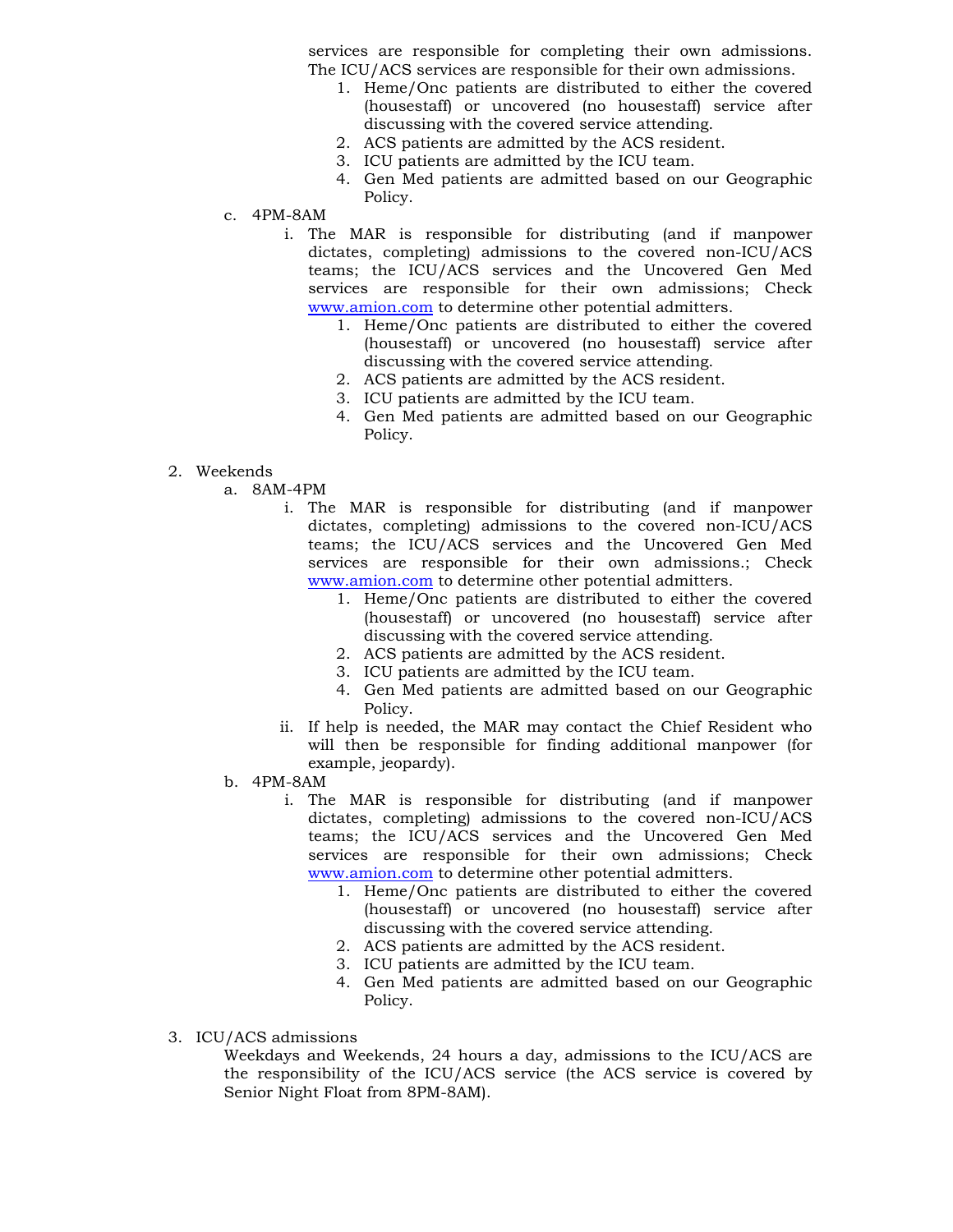- 4. What About Overflow or Above-the-Cap?
	- a. Unless there is an urgent/emergent patient safety issue, the ACGME rules outlined above may not be violated under any circumstance.
	- b. Do not hesitate to contact EPO with any concerns/questions.

#### **Miscellaneous:**

- Covered Inpatient Teams
	- Team 1 (6B): General Medicine (Housestaff-20 patients)
	- Team 2 (6A): General Medicine (Housestaff-20 patients)
	- Team 3 ( $6K + 4$  patients on  $6A/B$ ): General Medicine (Housestaff-20 patients)
	- Team 4 (10E): Hematology/Oncology (Housestaff-20 patients)
	- Team 5 (10K + 8G): General Medicine (Housestaff-20 patients)
	- ACS (14 to 20 patients depending on whether 1 or 2 interns present)
	- ICU
- Uncovered Inpatient Teams
	- General Medicine (anywhere other than above Gen Med Covered areas)
	- Hematology/Oncology (per Hematology/Oncology attending)
	- Cardiology (per Cardiology attending)
- The patients will be admitted as follows:
	- Patients deemed ICU candidates require a consult from the ICU service who will then determine if patient is admitted to the ICU.
	- Patients deemed ACS candidates require a consult from the ACS service who will then determine if patient is admitted to the ACS.
	- Patients deemed Heme/Onc candidates will be admitted to the covered Hematology/Oncology service unless directed to admit to the uncovered Hematology/Oncology service by the covered service attending.
	- Aside from the above patients who require admission to the ICU, ACS, or Hematology/Oncology services, all remaining patients are to be admitted to one of the General Medicine Services. Geographic assignment should dictate which team patient is admitted to, but judgment should always be used to ensure manpower is being used equitably.
	- If covered General Medicine Covered teams are capped (i.e. hard cap at 20), patients should be admitted to the uncovered General Medicine Team.
	- If the uncovered General Medicine team is capped (i.e. soft cap at 18), patients should be admitted to one of the covered service attendings, but without housestaff coverage.
		- Each covered service attending can follow 24 patient total if needed (20 by housestaff and 4 by the attending directly).